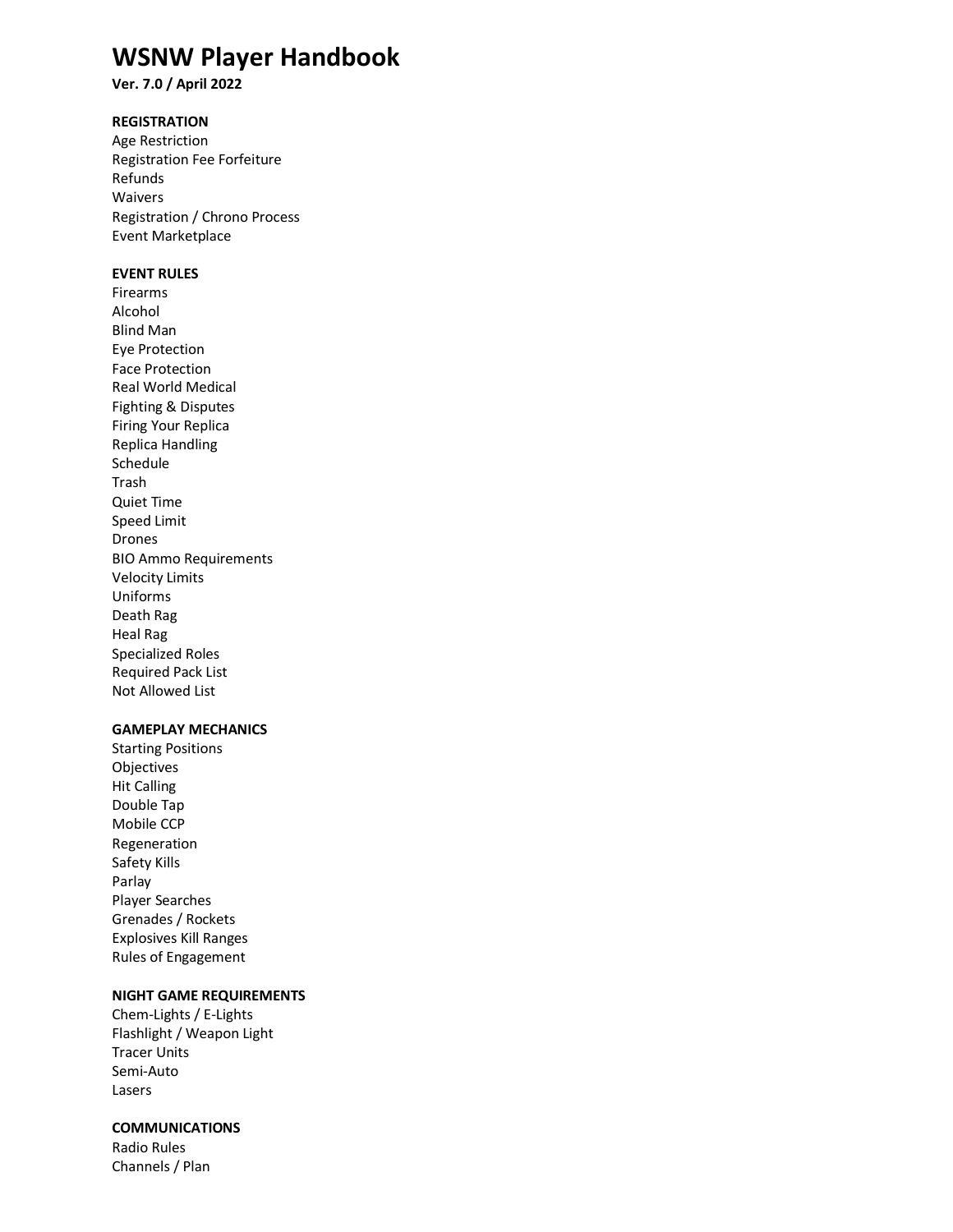# **REGISTRATION**

### AGE RESTRICTION

Players cannot participate in the event under the age of 18 without event waivers co-signed by a parent or legal guardian containing emergency contact information. Minimum age requirement is 12.

#### REGISTRATION FEE FORFEITURE

Participants will forfeit their fees if they are ejected from the event for poor conduct, breaking rules or actions deemed inappropriate by event staff or if you decide to leave for any reason once the event has started.

#### REFUNDS

In the event a game is called off while in progress beyond our control due to weather / safety concerns, etc, NO REFUNDS WILL BE PROVIDED OR DISCOUNTS

#### WAIVERS

Every participant will be required to sign event waivers during registration. These are double sided colored paper. If you are a minor, you will be required to have waivers with emergency contact information filled out and signed by your parent or legal guardian.

#### REGISTRATION / CHRONO PROCESS

Step 1 - You will turn your completed waivers in at the registration table

Step 2 – You will then be asked to show proof of any required items and a bio ammo check.

Step 3 – You will then pay your fees and purchase any necessary items and optional ones as well. You will be given a wrist band to put on.

Step 4 - You will then proceed to the chronograph station [When available] and will only gain access to that area upon proof of admission [wristband]. YOUR MUST WEAR SAFETY GLASSES AT CHRONOGRAPH STATION

Step 5 - You will then chronograph your replica's. Any prior zip ties will be removed before we place ours onto your replica. We will then put one colored zip tie on to show you passed the MAIN chronograph process. We do reserve the right to have random inspections throughout the event.

### EVENT MARKETPLACE

Located at the registration table is an area where food consumables and airsoft related items are available for purchase. This is also where you will pick up any PRE-PAID / RSVP'd items. Cash is the only acceptable form of payment unless another form is being offered. Event Marketplace items will only be available before gameplay and during break times.

### **EVENT RULES**

#### FIREARMS

Real steel firearms are not allowed to be displayed while at airsoft events. Make sure to securely stow away any firearms inside your vehicle when you arrive onsite and keep it there until after the event and you have left the property.

### ALCOHOL

Is permitted for those drinking responsibly aged 21 or over.

#### BLIND MAN

This is called whenever a non-player or player is in the playfield without eye protection on. All players are expected to echo blind man so that everyone on the field hears it, and upon hearing it, each player is expected to sit down and wait until "Game On" is called to continue the game.

#### EYE PROTECTION

Eye protection needs to meet ANSI Z87.1-1989 standards and must fully cover your eye sockets from all angles of impact. Steel mesh eye protection is allowed as well but not recommended.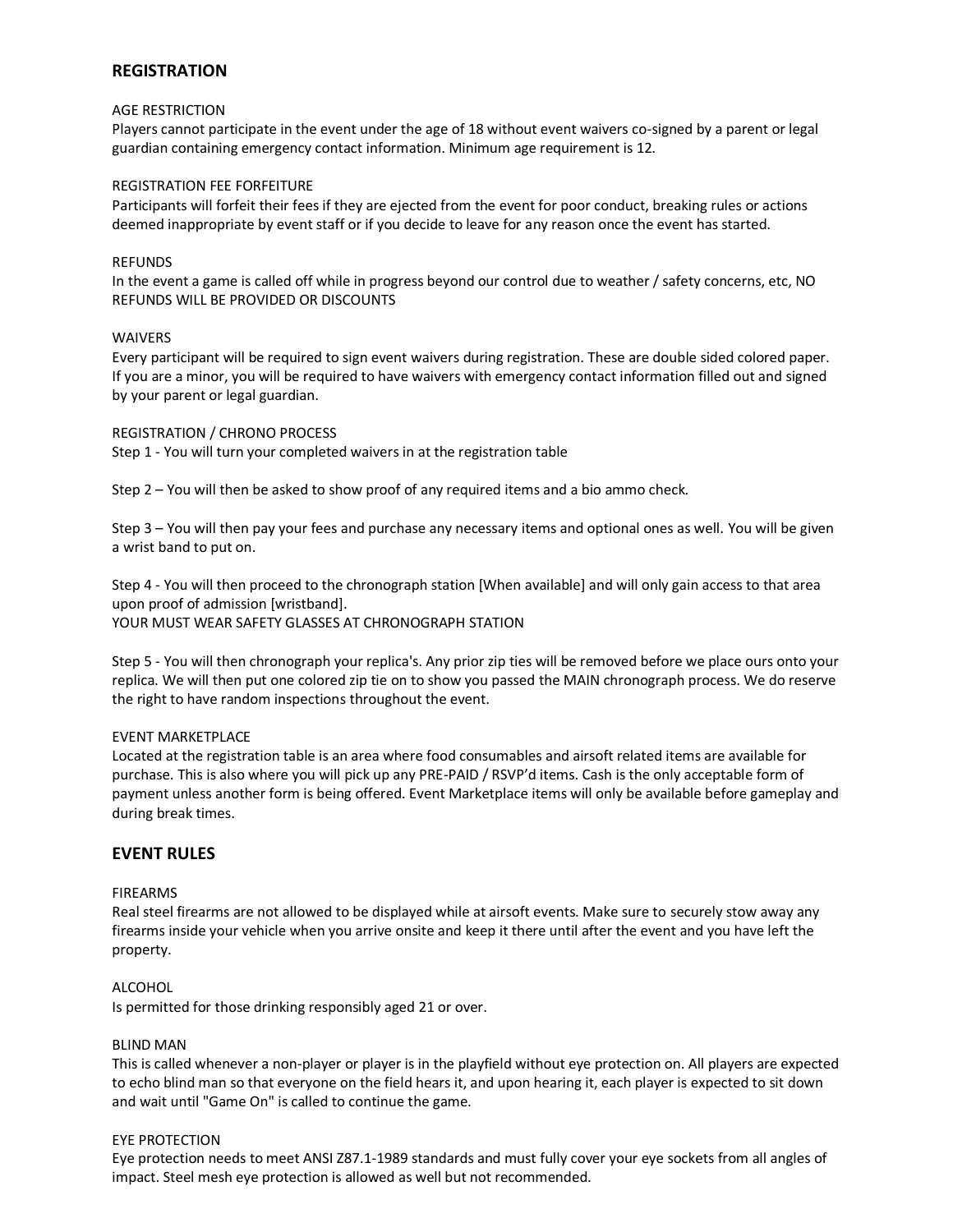### FACE PROTECTION Lower Metal Mesh Masks are required.

### REAL WORLD MEDICAL

Any real-world medical emergencies should be reported immediately to ADMINS through the participant chain of command or the ADMIN channel. "Cease-Fire" should be called out. All event activities stop and participants should respond to the situation accordingly. "Game On" will only be called by EVENT STAFF MEMBERS when play can resume.

### FIGHTING & DISPUTES

There is a zero-tolerance policy towards acts or threats of violence towards any person. If needed, local authorities will be called. If you have a dispute, please refer to an admin and allow them to take care of the issue. Do not handle it yourself.

### FIRING YOUR REPLICA

Firing your replica in a manner which you are NOT visually seeing where you are shooting at is considered "blind firing" and will not be tolerated. Do not fire your replicas from or into or through regen areas (or designated "safezones"). If you must test fire your replica, take it to the appropriate areas designated to do so. Shooting in camping is strictly forbidden.

### REPLICA HANDLING

When replicas are outside a play area, they must have magazine out, safety on and \*muzzle cap fixed (\*if available). Side arm's must be holstered and on safe.

### SCHEDULE

We will be adhering to the schedules posted on event web page the best we can. We will not babysit you or wait for you. Please respect your fellow players and be on time.

### TRASH

You pack out of the play areas, what you packed in unless another option is announced and provided.

### QUIET TIME

Midnight is designated as our quiet time; we need to bring the noise down to a reasonable level to accommodate those that are trying to sleep or relax.

### SPEED LIMIT

Speed limit is 5 MPH while on property where event is being held.

### DRONES

Aerial drones are allowed. However, event hosts and property owner are not responsible for any damage to device.

### BIO AMMO REQUIREMENT

Sniperzden is a BIO Ammo only facility and because of their strict policy enforcing this, all players must now purchase their ammo from the Event Host onsite or show proof of their bio ammo when checking in.

### VELOCITY LIMITS

-Any replica that shoots over the FPS limits posted will be subject to a 3 shot average. If the average is over the FPS limit, that replica will not be allowed.

We chronograph using a .25g bb weight for Electric / Spring powered replicas. We chronograph using a .32g bb weight for HPA / Gas / CO2 powered replicas.

### UNIFORMS

Are defined within the event listing on hosts website. Accepted camo patterns must have matching Shirt & Pants and a matching hat if player utilizes a camo pattern hat. If a participant cannot meet the basic uniform requirements that player will have arm bands placed on both upper arms.

Tactical gear on a player's body is the only exception to the rule, as it's not required to match.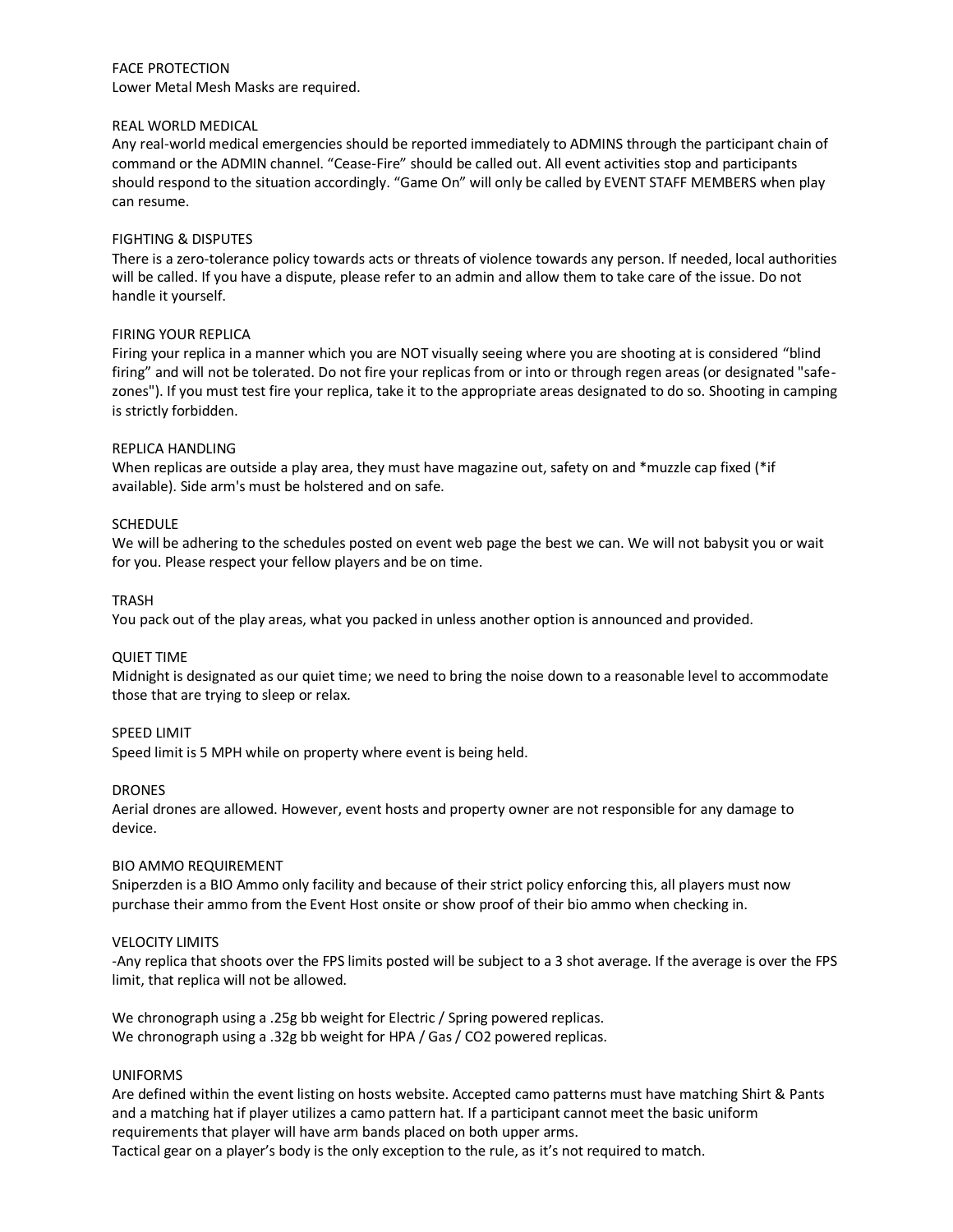### DEATH RAG

Each player is required to carry on them a "death rag" that acts as an easily identifiable measure to ensure you are not engaged while moving back to the dead pool, or while bleeding out. If you do not have one they can be purchased at the registration table.

# HEAL RAG

Each player should have a "Heal Rag". These allow you to respawn in the field with assistance from a team medic (wrap around your upper arm & tied off or removed). If you happen to find yourself in an unsafe situation, you're allowed to briefly move yourself to the nearest area to be healed. Heal Rags must be white in color and can be of any type of fabric that can be tied around your upper arm. they can be purchased at the registration table.

# SPECIALIZED ROLES

# COMMANDER

A. Prepare a plan of action PRIOR to the event date. (Operations Order to his team)

B. Organize units down to the single asset level to better achieve victory.

- C. Develop an INTRA-FACTION commo plan.
- D. Prepare FRAGMENTARY ORDERS for specialized roles within the faction to better facilitate victory.
- E. Execute and maintain plan of execution during event

# MEDIC – ASSUALT WEAPONS

A. May operate in FULL-AUTO but CANNOT shoot in excess of 20 rounds per second

B. No Highcap / Drum magazines

C1. 367 FPS max @ 6mm x .25g [Electric]

C2. 317 FPS max @ 6mm x .32g [CO2 / Gas / HPA]

D. Minimum engagement distance of 20 feet

E. External gas sources [HPA] must have a tournament lock to prevent field adjustment.

F: Medic: These players are responsible for reviving players who are currently bleeding out. Can move Mobile Casualty Collection Point

# RIFLEMAN – ASSUALT WEAPONS

A. SEMI-AUTO ONLY [unless otherwise stated]

B. No Highcap / Drum magazines

C1. 367 FPS max @ 6mm x .25g [Electric / Spring]

- C2. 317 FPS max @ 6mm x .32g [CO2 / Gas / HPA]
- D. Minimum engagement distance of 20 feet

E. Gas sources [HPA] must have a tournament lock to prevent field adjustment.

DMR - DESIGNATED MARKSMAN RIFLE

A. SEMI-AUTO ONLY and must be physically incapable of firing in full-auto.

B. No Highcap / Drum magazines

C1. 425 FPS max @ 6mm x .25g [Electric]

C2. 376 FPS max @ 6mm x .32g [CO2 / Gas / HPA]

D. Minimum engagement distance of 100 feet.

E. Gas sources [HPA] must have a tournament lock to prevent field adjustment.

F. DMR operators are required to carry a sidearm to engage targets within the minimum engagement distances.

G. NOT ALLOWED DURING NIGHT GAMES

RECON - BOLT ACTION RIFLES

A. Single Action Only

B1. 492 FPS max @ 6mm x .25g [Spring]

B2. 435 FPS max @ 6mm x .32g [CO2 / Gas / HPA]

C. Minimum Engagement Distance of 100 feet

D. Gas sources [HPA] must have a tournament lock to prevent field adjustment.

E. Operators of a Bolt Action Rifle are required to carry a sidearm to engage targets within the minimum

engagement distances.

F. NOT ALLOWED DURING NIGHT GAMES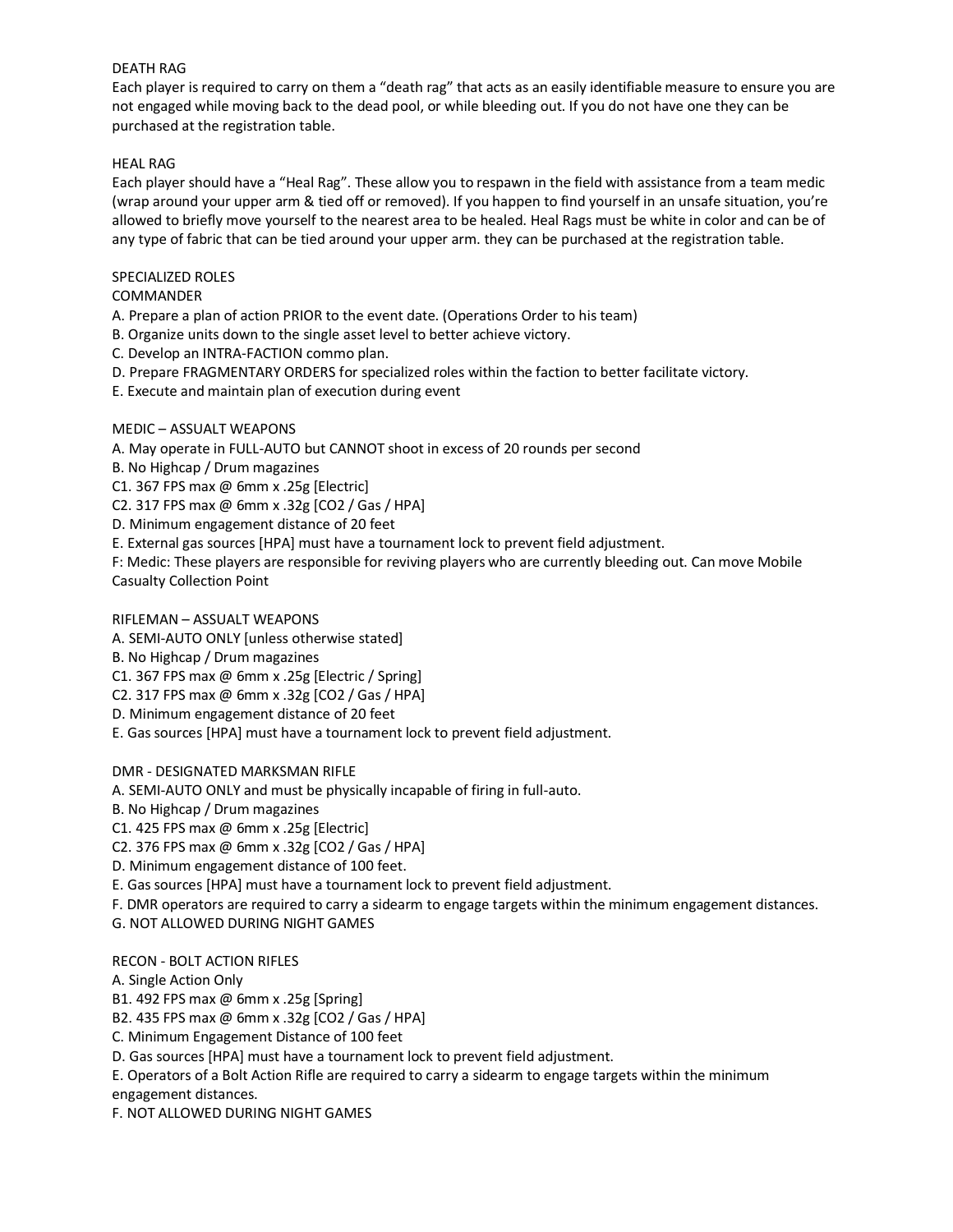SUPPORT - SUPPORT WEAPONS

A. May operate in FULL-AUTO but CANNOT shoot more than 25 rounds per second.

B. Can carry [Highcap / Box magazines]

C1. 367 FPS max @ 6mm x .25g [Electric]

C2. 317 FPS max @ 6mm x .32g [CO2 / Gas / HPA]

D. Minimum engagement distance of 50 feet

E. External gas sources [HPA] must have a tournament lock to prevent field adjustment.

F. Acceptable Models to use are: M249 / M240 / M60 / MG42 / MG36 / Trident MK II / ETC

G. NOT ALLOWED DURING NIGHT GAMES

### GAS PISTOLS / SHOTGUNS

These replicas follow the same requirements as the Rifleman class regarding FPS and Minimum Engagement Distance according to their power source.

REQUIRED PACK LIST

Below are the minimum required items a player "MUST" bring to participate at an event / You should bring enough to sustain yourself 24hrs straight in the field without resupply.

- Correct Camo for team you are playing on
- Primary / Secondary Replicas
- Extra Batteries
- Wristwatch / Time Piece
- Death Rag / Red Color
- Heal Rag / White Color
- Eye Pro
- Lower Metal Mesh Face Protection
- Cash for Incidentals (Food, Ammo, Glow Sticks, etc)
- Food / 2 Gallons of Water (MRE's, Snacks, Protein & Carbohydrate Edibles, etc)

NOT ALLOWED LIST FIREWORKS [Retail or Homemade]

### **GAMEPLAY MECHANICS**

### STARTING POSITIONS

All teams will start in their respective areas designated by Command or Event Host.

### **OBJECTIVES**

These will be posted before the event or passed down from your chain of command during the course of game play.

### HIT CALLING

Airsoft is a sport of honor and integrity. Always call your own hits, do not call other players hits. "When in doubt, call yourself out". Any player struck by a BB while in game (including Friendly Fire) is considered hit. GUN HITS & RICOCHETS - DO NOT COUNT.

You may never self-heal. An individual's Heal Rag is considered that player's property and cannot be shared among teammates. Only ONE heal rag per person.

Wounded / Dead players do not talk.

Acting out deaths is purely optional however makes it more identifiable that you have been shot.

### Medic Heal

Anytime you are shot while in play, you will raise and place a Red Death Rag on top of your head to symbolize you are currently wounded and considered out of play. You MUST wait a mandatory 5 minutes for a bleed out while yelling for a "TEAM MEDIC" to revive you. A Team Medic will tie on the white heal tourniquet around your upper arm. Once this is completed, you are considered back in play. When you are shot again, you will immediately go back to respawn. There is no more unlimited heals. There are no more buddy heals. If a team medic does not reach you within the mandatory 5-minute bleed out, you will then proceed to your respawn.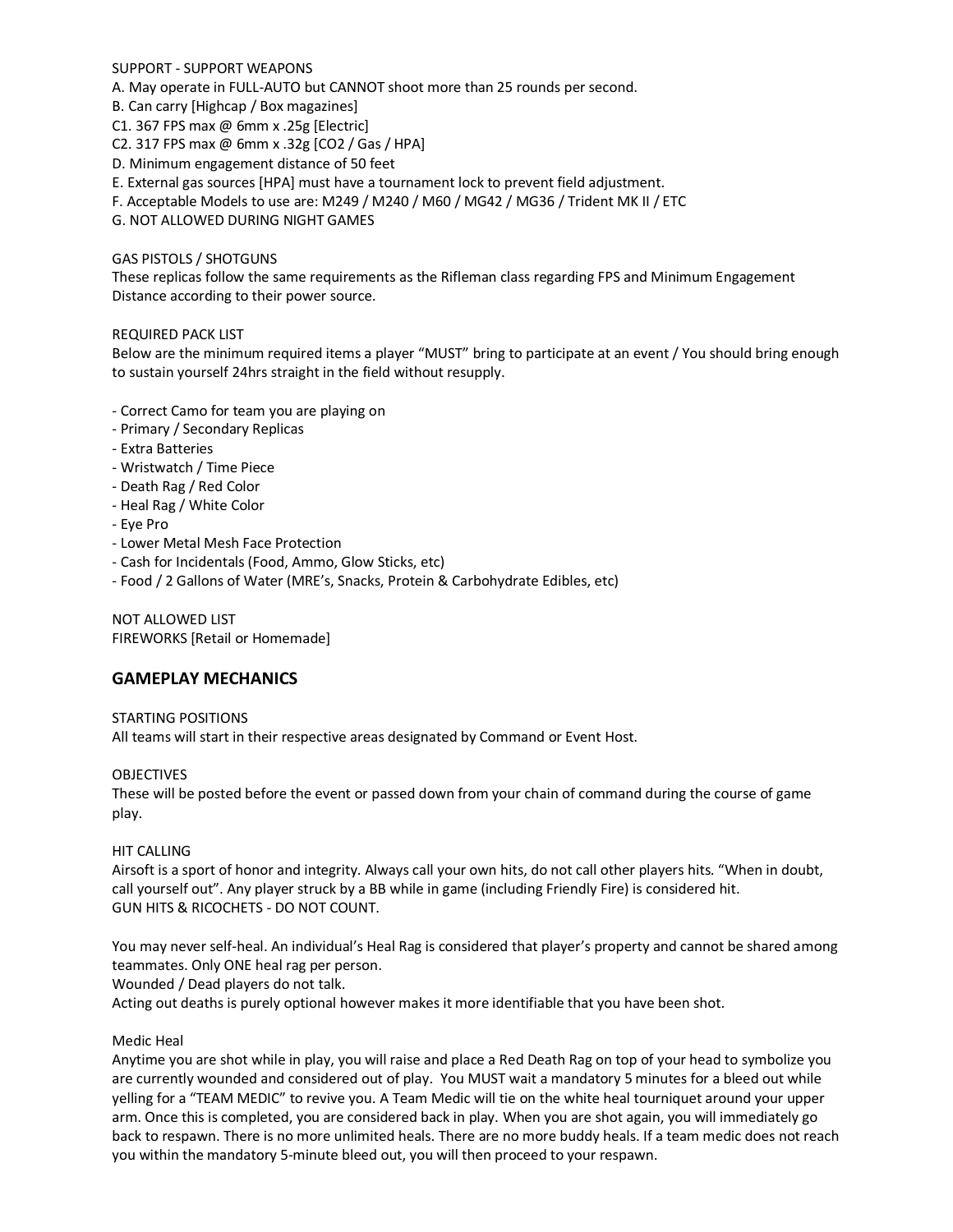### DOUBLE TAP

Anytime, a player can safely reach an opposing player bleeding out, they can say the words "Double Tap" to the player. This will immediately send the bleeding player to their Mobile CCP or Team Base WITHOUT the option of being healed via a Heal Rag / Medic.

### MOBILE CASUALTY COLLECTION POINT [MCCP] \*If being utilized

Is an 8' tall plastic pole with a medic symbol on the flag of the color of faction it belongs to. This Area is where dead players go to regen after they have bled out or been healed and then bled out.

Only LIVE MEDICS can MOVE their Mobile CCP under their command direction.

Only LIVE MEDICS can DISABLE a Mobile CCP. This is done by placing the pole on the ground on its side. Only LIVE MEDICS can ENABLE a disabled Mobile CCP. This is done by placing the pole upright on its base

### REGENERATION

This is the term used when players are allowed back into the game from a timed release via clock from Mobile CCP's or their Team Base [Fall back area]. This occurs every 10 minutes.

Example (Clock): You are shot at 12:03pm and begin the bleed out process and/or Double Tapped. You then arrive at your Mobile CCP or Base at 12:12. You can regen at 12:20pm

Each faction will also have Mobile CCP under their control. It is approximately an 8' tall plastic pole with a Medic symbol on the flag of the color of faction it belongs to. This is the area where dead players go to regen after they have bled out or been healed and then bled out.

Only MEDICS can move their Teams Mobile CCP under their commander's discretion. Only MEDICS can disable / enable a Mobile CCP.

### SAFETY KILLS

Anytime you engage a player less than the minimum engagement distance for the replica you are using, you will use the "Safety kill" or "Bang Bang" call out loud per player you are trying to engage. This is mandatory not a individual's choice to utilize or not.

### PARLAY

When combat becomes too close for a reasonably safe engagement, either player may request for a parlay. If both players accept the request, each will reset back a safe distance of 50 feet and resume the engagement.

### PLAYER SEARCHES

Bleeding out players may be searched. To initiate a search, the opposing player puts his hand on the shoulder of the player and will say "I am searching you". At that moment, the bleeding out player must relinquish any items they have in their possession at the time of the search (intel, kill coins, provided bagged ammo etc...) Players in possession of more than one of the items listed, only relinquishes one item per search/per bleed out. Players cannot be searched once they have bled out and returning to a regen area.

### GRENADES / ROCKETS

The following items listed below are permitted as acceptable to use as grenades / rockets. There is no limit to the amount a player can carry at this time. Smoke grenades cannot be thrown inside buildings or structures

APRROVED LIST – NO HOMEMADE PYRO Thunder B Grenades Nerf Vortex Pocket Rockets ALL TAGinn Products Airsoft Innovations Gas Grenade Enola Gaye EG67 Grenades Enola Gaye Smoke / Flash Grenades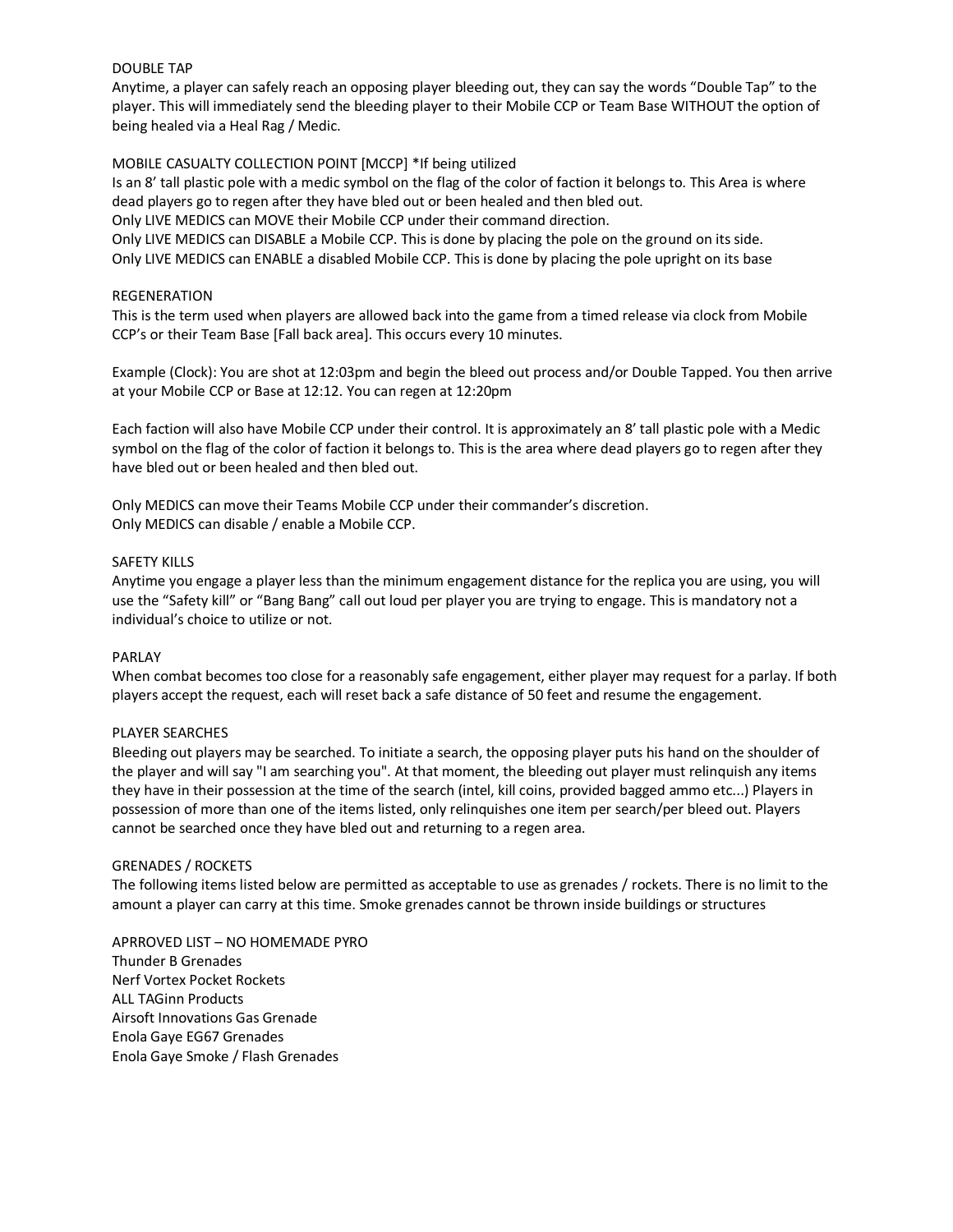# EXPLOSIVE KILL RANGES

# THUNDER B GRENADE

Has a kill radius of 10 feet from where it lands or room of building it lands in. If a wall separates you from grenade, that is considered Hard Cover and you will still be considered alive. No cover or soft cover such as brush, trees or bushes you will be considered wounded.

M203 GRENADE (Nerf Rockets / Taginn aerial rounds) Vehicles only. One rocket per vehicle to destroy it / Second Rocket kills all occupants on/in vehicles

M203 GRENADE (BB Shell) These can be shot through windows or doorways or fall from above and open play areas. A HAND GRENADE (TG-67 / EG67 / Thunder Flash 3.0) These can be thrown in all areas.

CLAYMORE / LANDMINE BB's must hit a player's body to count as a hit.

MORTAR / ROCKET Has a kill radius of 40 feet from where it hits/lands.

### RULES OF ENGAGEMENT [BUILDINGS]

DMR / Recon / Support weapons must use their secondary (pistol) when entering and engaging hostile forces inside of buildings / Structures. Once a building has been issued an "all clear", they can transition back to their primary weapon to shoot only from fixed positions from window / Door Opening openings with front of barrel exiting the building. Any acts of hostile forces being engaged "inside" a building must only use their secondary (pistol). If DMR / Recon / Support players DO NOT have a secondary (pistol) they are not allowed inside of buildings.

### **NIGHT GAME REQUIREMENTS**

### CHEM-LIGHTS / E-LIGHTS

Chem-Lights or LED Light Sticks [E-Lights] are MANDATORY for the Night Game participation. If you are using a LED Light, they must be RED in color. All chem-lights must be purchased from the Event Host to ensure uniformity.

### FLASHLIGHT / WEAPON LIGHT

A light source is MANDATORY for every player for Night Game participation unless otherwise stated. You will not be allowed to play if you cannot provide one.

### TRACER UNIT

Tracer Units are always welcome at our night games however you must use BIO Tracer Ammo which is available to purchase at the Marketplace.

### SEMI-AUTO

All replicas must be capable of semi-auto fire to be used in the night portion of the event. Bolt Action, DMR or Support replicas ARE NOT ALLOWED.

### **LASERS**

Green and Red lasers are authorized for use. Shining them in player's eyes will get you ejected from the event.

### **COMMUNICATIONS**

### RADIO RULES

Due to the limited nature of radio channels that can be used. We do not allow players to monitor, disrupt or manipulate opposing team's radio channels. If caught, you will be asked to leave the event without refund.